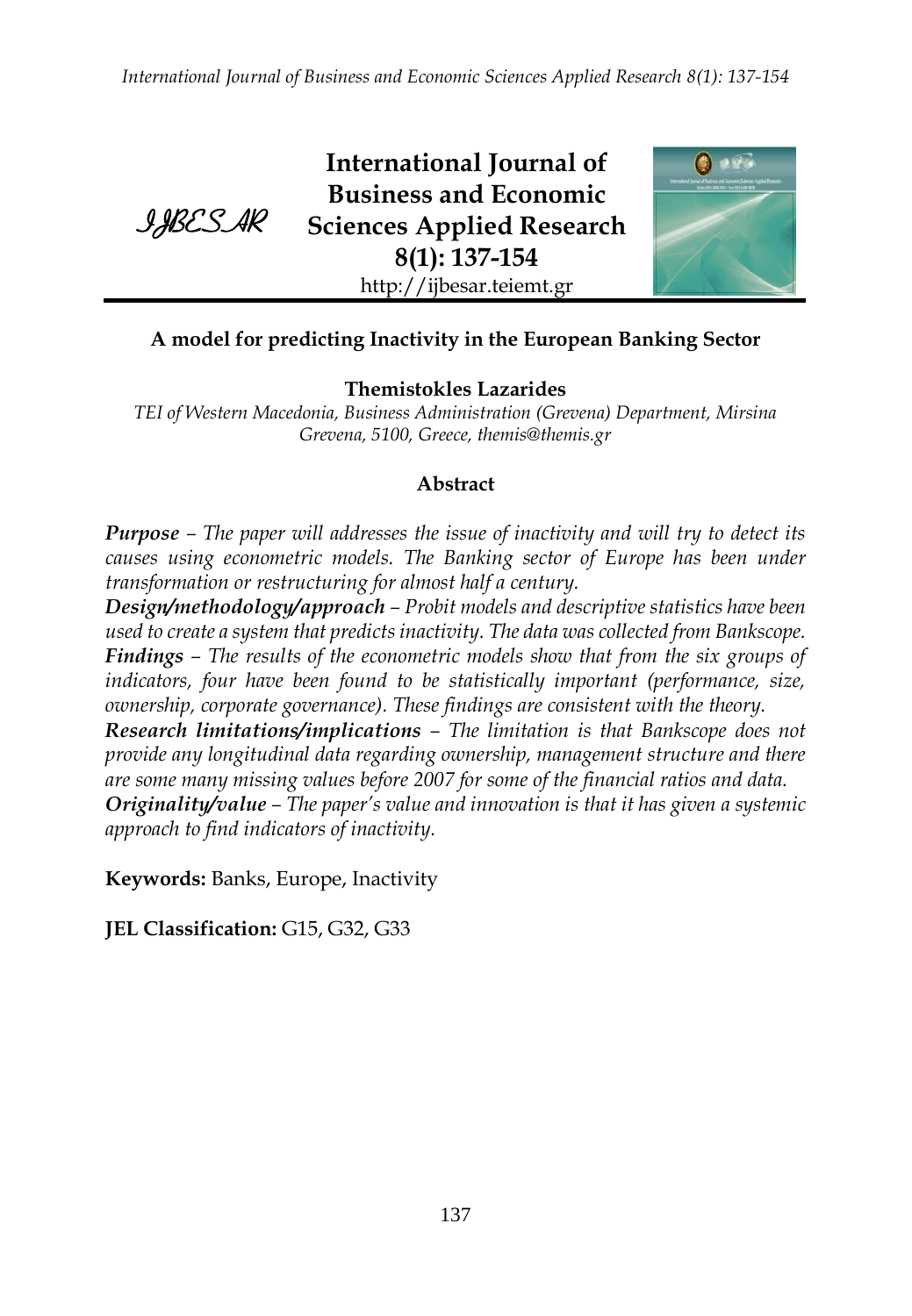## **1. Introduction**

Since the end of 1950's Europe has created a mechanism of change and integration, the European Union. The banking sector of Europe had to comply with or to adapt to this political and economic change. This macro (political and economic) environment change has created a larger number of transformation drivers (deregulation and legal isomorphism, product inflation and complexity, stock market development). Europe was and is diverse and the banking system across Europe hasn't the same characteristics (ownership, legal framework, etc.) and path of development (in some countries there are a large number of banks while in other only a few).

During this transformation period some banks have faced problems or changed their strategy. The result is inactivity. Inactivity can take many forms or has many causes (merger & acquisition (MA), liquidation, default-bankruptcy, etc.). Having in mind the diversity of the European banking system, many scholars have argued that there is convergence trend in Europe (Casu and Girardone, 2010; Murinde, Agung and Mullineux, 2004; Schmidt, Hackethal and Tyrell, 2001) and other countries (Brau et al., 2014). The basic argument is that the convergence on the legal – regulatory system of Europe has enough momentum.

Others (Rughoo and Sarantis, 2014; Gibson and Tsakalotos, 2013; European Central Bank, 2012; Busch, 2002) challenge this hypothesis.

The paper attempts to address the issue of inactivity, to locate the causes of inactivity and create a system that can predict inactivity. To do that an analysis of the banking system is done and a probit model has been created.

## **2. The Banking System of Europe**

The banking system of Europe has gone through two decades of turbulence. Through the 1990's a wave of mergers, liquidations and bankruptcies has swept the sector. This wave was at its peak the last years of the 1990's and the 2000-2004 period. Since then the number of exits from the sector has been relatively stable (see, Figure 1).

It is notable that the cooperative banks suffered more than the commercials. This fact can be attributed to their smaller size, ownership structure, management efficiency, etc. The crises of 2002 doesn't seem to have any effect on the trend and the number of inactive banks per year is lowering until 2006. Small increase is observed during the crisis of 2008, but the number is stabilized the years that follow 2009. The explanation for these results on inactivity can be explained if the causes of inactivity are studied in the paper.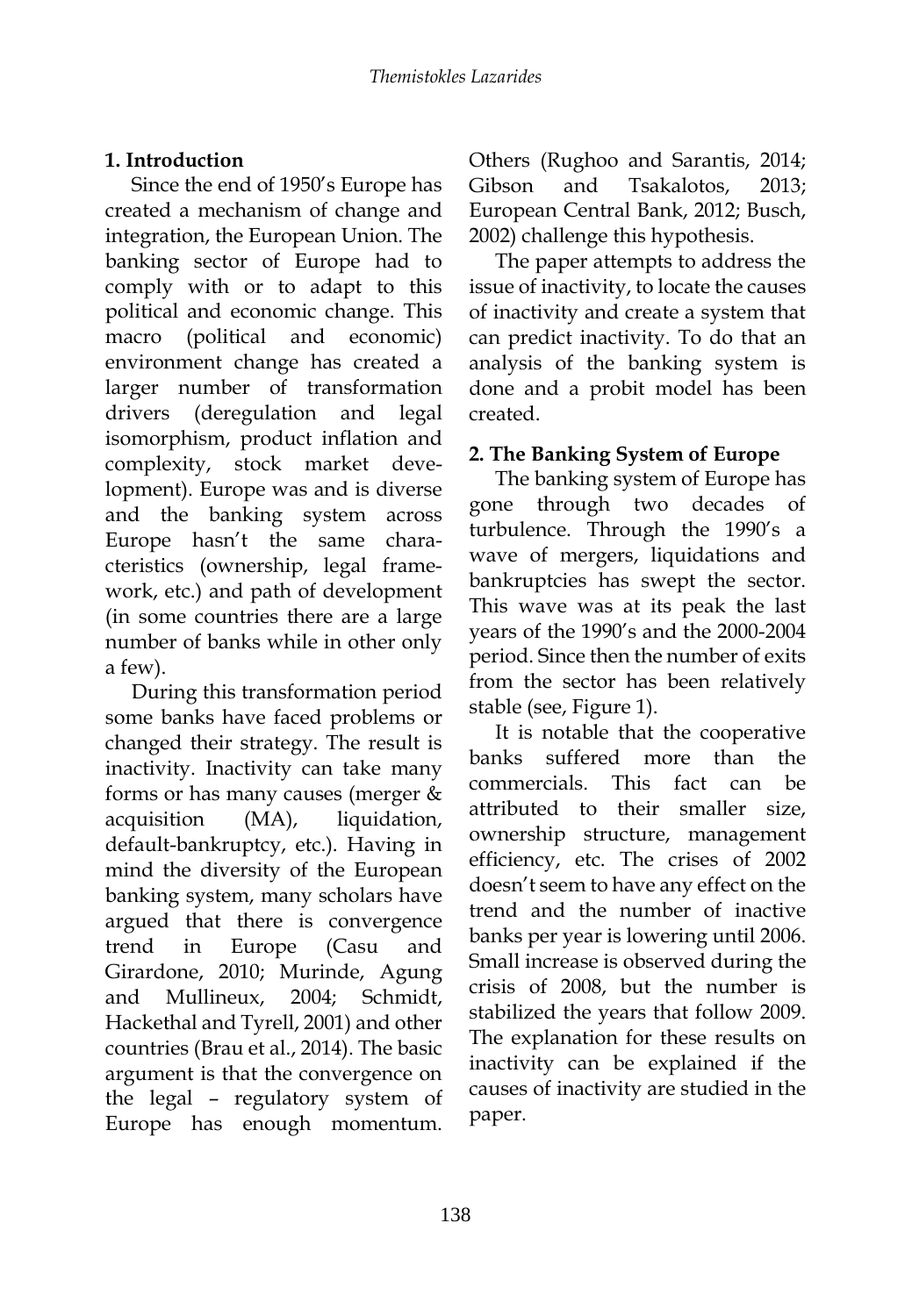

The analysis of the exits form the sector (see Figure 2) shows that the majority of the exits are caused by mergers (80.57%, see Table 1). The main reason is the adoption of Euro, which took place on 1 January 1999. The vast majority of M&As have occurred during the pre-Euro period (1998-2001). This event was a game changer. The Euro has created a larger market and banks tried to adapt to the new market (see, Figure 2). European banks seem to be seeking a new strategic advantage (size and alliances – geographical expansion).



Bankruptcies take place in three distinctive periods (1999-2002, 2008- 2009 and 2011-2012). These periods are the same with the ones that scandals or crises took place, and they must be direct or indirect result of these failures (in regulation, ethics, corporate governance, risk management, financial management, etc.).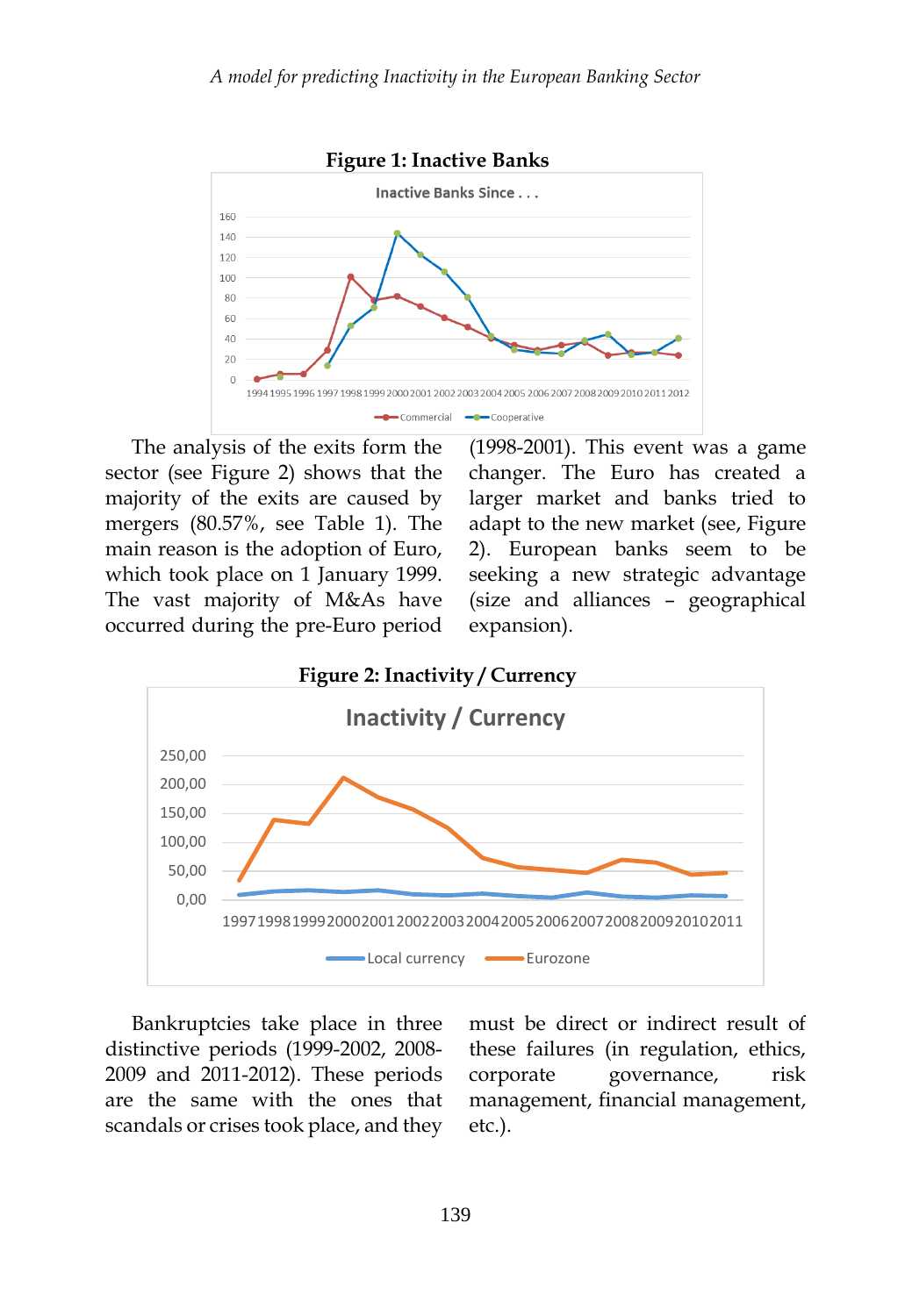|               | Dissolved, In<br>Liquidatiuon | <b>Merger</b> | Bankruptcy | Total   |
|---------------|-------------------------------|---------------|------------|---------|
| Number        | 308                           | 1339          | 15         | 1662    |
| $\frac{0}{0}$ | 18,53%                        | 80,57%        | 0,90%      | 100,00% |

**Table 1: Causes of inactivity in the European Banking Sector**

The analysis of the ownership and banks' entity show that the banks that were recorded as inactive during the last two decades were mostly banks that their activity was focused in a single country (see Figure 3). This trend is observed from 1994 to 2004. This period is within Euro adoption period as a common currency. From that point on inactivity appears to

have other targets (since the main cause is M&As ) or is caused by the consolidation of subsidiaries. The driver of inactivity of M&As during the whole period of analysis. Especially, for the period after the 2002 crisis, M&As seem to be the main driver (although at a lower level number of inactivity).



*GUO - Global Ultimate Owner (ownership of at least 50.01%)*

The merger wave of 1998-2004 may have two separate causes. The first one (before 2001) is the

consolidation of capital – assets and the acquisition of market share or achievement of competitive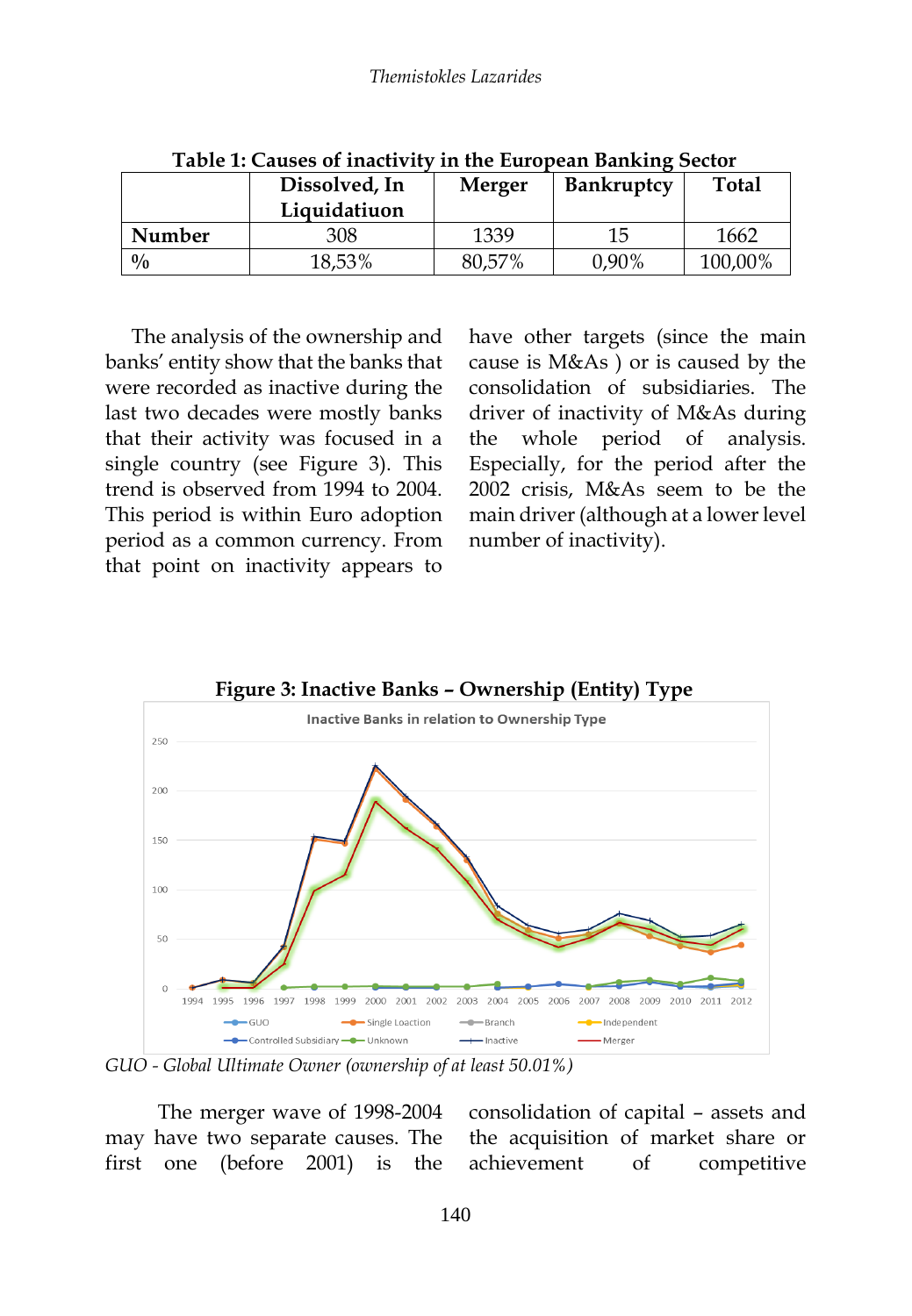advantage, due to the greatest bull market ever and the continuous development of the financial sector. The second (after 2001) one can be attributed to the uncertainty of the market after the crises of 2001-2002.



**Figure 4: Inactive Banks (Mergers) – Equity to total Assets**

The causes can be analyzed using performance and size indicators like Return on Assets (ROA) and Equity to Total Assets (ETA) ratios. High ROA M&As are an indication of the incentive that drove to inactivity. High ROA is attractive for hostile takeovers. It is hypothesized that in Continental Europe countries the incentive is the drive to cumulate the size (see, Figure 4) of the bank in order to acquire a competitive advantage or a better chance to survive.

The merger – liquidation wave of 1998-2004 has create a different market (from 4.500 banks in Europe in 1994, in 2012 only 2.873 remained). A third of the banks (36,73%, see, Table 2) didn't manage to adapt to the new environment or their strategy to the challenges of the market was to seek safety in size and in cooperation with other banks. This hypothesis is supported by the fact that the vast majority of the banks that were merged or dissolved, were single location banks (meaning that the smaller banks in equity and capital were the targets for mergers) (see, Table 3).

The wave didn't affect at the same extend all countries. Germany, Italy France, Spain, Luxemburg and UK had the largest reduction in the number of active banks (see, Table 3). Especially, in Germany and Italy the percentage of financial market restructuring is very high (16.25% and 6.07%, respectively).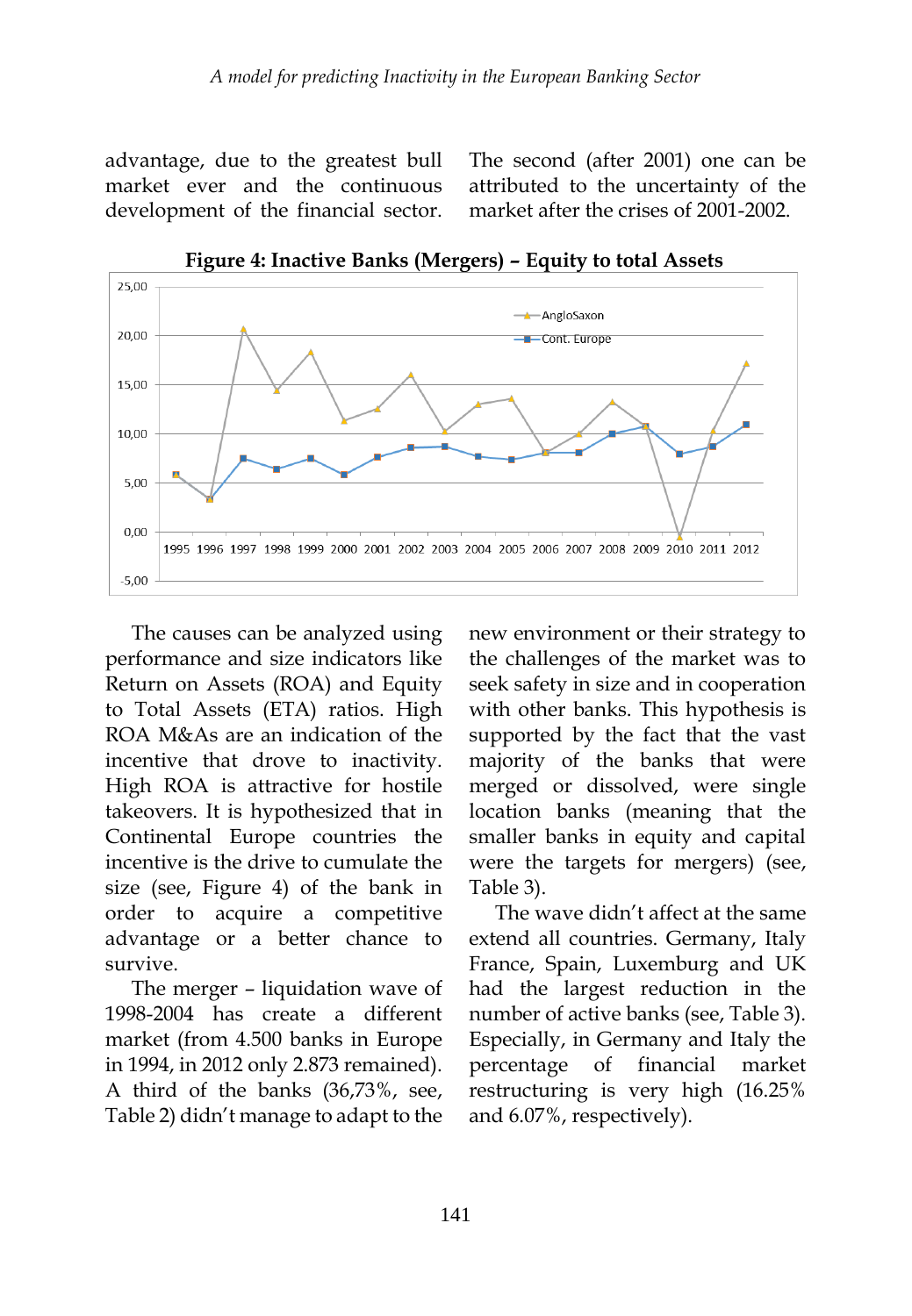| Country                         | <b>No of Dissolves</b><br>- Mergers | $\sigma$ –<br>% of Dissolves -<br><b>Mergers</b> | Reduce of No of<br>Banks in each<br>country |
|---------------------------------|-------------------------------------|--------------------------------------------------|---------------------------------------------|
| <b>AUSTRIA</b>                  | 26                                  | 1,6%                                             | 0,57%                                       |
| <b>BELGIUM</b>                  | 42                                  | 2,5%                                             | 0,93%                                       |
| <b>BULGARIA</b>                 | 6                                   | 0.4%                                             | 0,13%                                       |
| <b>CYPRUS</b>                   | $\overline{5}$                      | 0,3%                                             | 0,11%                                       |
| <b>CZECH</b><br><b>REPUBLIC</b> | 16                                  | 1,0%                                             | 0,35%                                       |
| <b>DENMARK</b>                  | 25                                  | 1,5%                                             | 0,55%                                       |
| <b>ESTONIA</b>                  | 6                                   | 0.4%                                             | 0,13%                                       |
| <b>FINLAND</b>                  | 5                                   | 0,3%                                             | 0,11%                                       |
| <b>FRANCE</b>                   | 171                                 | 10,3%                                            | 3,78%                                       |
| <b>GERMANY</b>                  | 736                                 | 44,3%                                            | 16,25%                                      |
| <b>GREECE</b>                   | 13                                  | 0,8%                                             | 0,29%                                       |
| <b>HUNGARY</b>                  | 12                                  | 0,7%                                             | 0,27%                                       |
| <b>IRELAND</b>                  | 14                                  | 0,8%                                             | 0,31%                                       |
| <b>ITALY</b>                    | 275                                 | 16,5%                                            | 6,07%                                       |
| <b>LATVIA</b>                   | 9                                   | 0,5%                                             | 0,20%                                       |
| <b>LITHUANIA</b>                | 4                                   | 0,2%                                             | 0,09%                                       |
| <b>LUXEMBOURG</b>               | 71                                  | 4,3%                                             | 1,57%                                       |
| <b>MALTA</b>                    | $\overline{2}$                      | 0,1%                                             | 0,04%                                       |
| <b>NETHERLANDS</b>              | 26                                  | 1,6%                                             | 0,57%                                       |
| <b>POLAND</b>                   | 23                                  | 1,4%                                             | 0,51%                                       |
| <b>PORTUGAL</b>                 | 14                                  | 0,8%                                             | 0,31%                                       |
| <b>ROMANIA</b>                  | 8                                   | 0,5%                                             | 0,18%                                       |
| <b>SLOVAKIA</b>                 | 11                                  | 0,7%                                             | 0,24%                                       |
| <b>SLOVENIA</b>                 | 11                                  | 0.7%                                             | 0,24%                                       |
| <b>SPAIN</b>                    | 65                                  | 3,9%                                             | $1,44\%$                                    |
| <b>SWEDEN</b>                   | $\overline{7}$                      | 0.4%                                             | 0,15%                                       |
| UK                              | 60                                  | 3,6%                                             | 1,33%                                       |
| <b>Total</b>                    | 1.663                               | 100,0%                                           | 36,73%                                      |

**Table 3: Dissolves – Mergers by Country**

Although the data used per se do not reveal the nature of these mergers, Martynova and Renneboog (2006) have shown that a small portion of merger activity involves transatlantic parties (bidders or targets). Even the majority of IntraEuropean activity is not cross border. On the contrary the majority of the merger activity in Europe (about 80%) is observed within national borders. "Fragmented and mostly domestically-oriented European companies resorted to takeover deals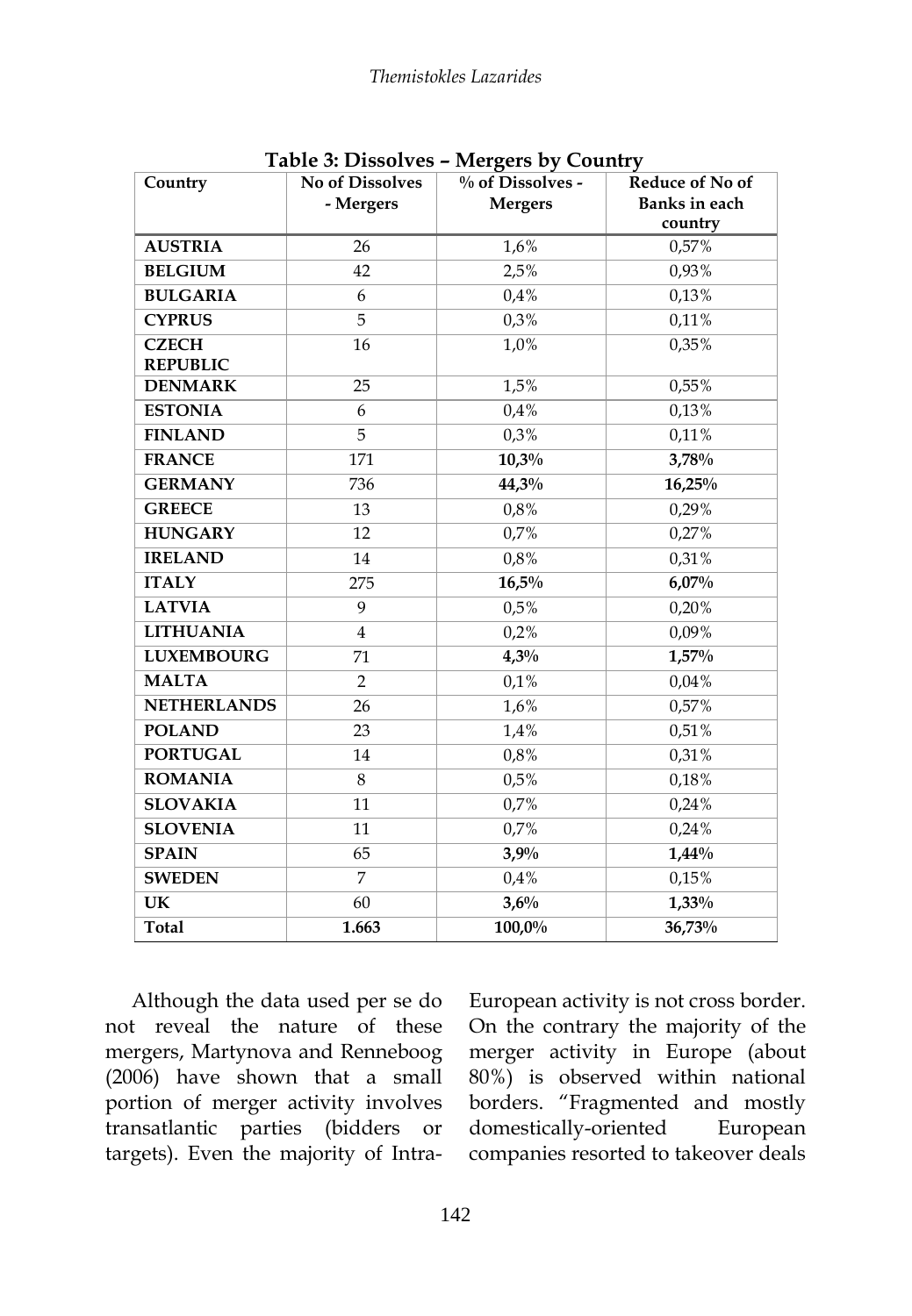as a tool to survive the tougher regional competition created by the new market" (Martynova and Renneboog, 2006). The findings of the two researchers strengthens the argument that the merger activity in Europe aimed at achieving competitive advantage, to create economies of scale and to obtain larger market share.

Financially, the dissolved or merged banks presented a wide spectrum of values on the selected three ratios (Total Capital Ratio, Equity to Net Loans and Growth of Gross Loans). No pattern seems to present itself (eg. Low TCR values). A hypothesis is that there are market formulating factors that differ from country to country (eg. Growth of gross loans is quite different from country to country).

The map of the financial sector in Europe after fifteen years of turbulence (positive or negative) has changed dramatically, but the factor of spatial dispersion of the sector remains the same. Germany has the largest number of banks (almost the 40% of the total number), followed by Italy (18,62%), France (7,45%), Austria (6,68), UK (4,8%) and Spain (4,18). The largest economies of the EU have the largest number of banks. In terms of total equity (TE) and interest income on loans (IIL) the European market has different

1

variance. Using these ratios as classification factors, France (26%) has the largest banking sector in Europe, followed by Germany (14,25%). The concentration of equity capital and income from loans is different from the concentration of banks (as institutions). That means that there is a difference in size and hence a difference in importance.

As expected, ownership is more dispersed in the Anglo-Saxon corporate governance system. Only 5,33% of the banks have ownership concentration higher than 50,01%, whereas in the Continental Europe system ownership concentration above the threshold of 50,01% is 18,97%. This finding is in accordance with the one that Franks et el. (2008) reported (UK ownership concentration is 18%, Germany 43% and Italy 68%). On the other hand the difference of ownership concentration between North and South is also substantial. Countries that were ranked to the Anglo-Saxon corporate governance system seem to have the majority of their banks to be controlled subsidiaries (77,51%). PIGSs' banks are very close to the average of every type of ownership1.

Another important factor for the evolution of the financial sector is the corporate governance structure. Bankscope provides data about the committees working in every bank,

<sup>1</sup> Bankscope does not provide historical data for ownership. The only data given is for the last year of entry and can only

be used to classify the sample and to make panels.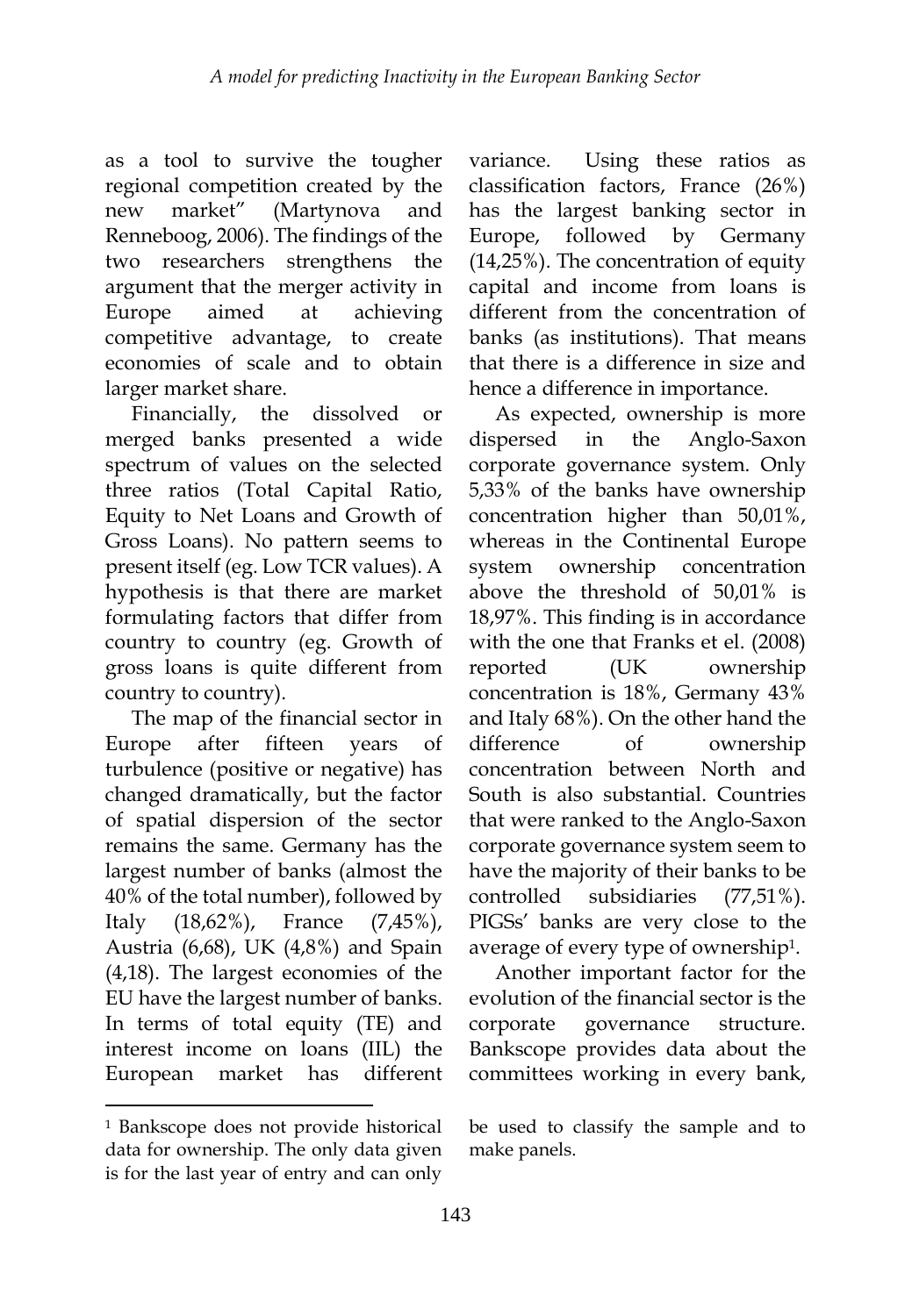through data given for the members of the board of directors. Using this information an index was constructed. The index of Good Corporate Governance Practices is calculated as the sum of the number of committees (remuneration, nomination, risk management, etc.). Such indexes are used widely (see e.g. Lazarides and Drimpetas, 2011).

Table 4 presents the average of the Good Practice Index for every dimension of the study. The highest numbers are calculated for the banks which have a major controlling shareholder or they are controlled subsidiary. One finding worth mentioning is the high average for the Continental Europe corporate governance system (mainly because some committees are legally mandatory) whereas for the Anglo-Saxon corporate governance system (voluntary adoption of good

practices) the average of the index low.

In order to test the hypothesis that there was a change in financial management during the last eight (8) years, a number of ratios have been selected and calculated (see Table 5). NLTA's analysis shows that the banks of countries of the Continental Europe corporate governance system have higher average than the ratios calculated for the Anglo-Saxon countries. Continental Europe countries' are more exposed to loan risk. There was no significant change through time. Hence, the legal, events (scandals) or other initiatives didn't have significant impact in improving this ratio, but it seems that has an impact on the GGL ratio. The ratio seems to be getting smaller through time. The banks reduced their loan growth, in order to maintain the level capitalization of their business.

| <b>Good Practices</b> |                 | <b>Anglo Saxon</b> |              |
|-----------------------|-----------------|--------------------|--------------|
| Index                 | Cont. Europe CG | CG                 | <b>Total</b> |
|                       | 279             | 48                 | 327          |
| 1                     | 94              | 6                  | 100          |
| 2                     | 132             | 6                  | 138          |
| 3                     | 34              | $\overline{2}$     | 36           |
| 4                     | 14              | 5                  | 19           |
| 5                     | 16              |                    | 16           |
| 6                     | $\overline{2}$  | 1                  | 3            |
| 7                     |                 |                    |              |
| Average               | 1,075           | 0,735              | 1,039        |
| <b>Total</b>          | 572             | 68                 | 640          |

**Table 4: Good Practice Index**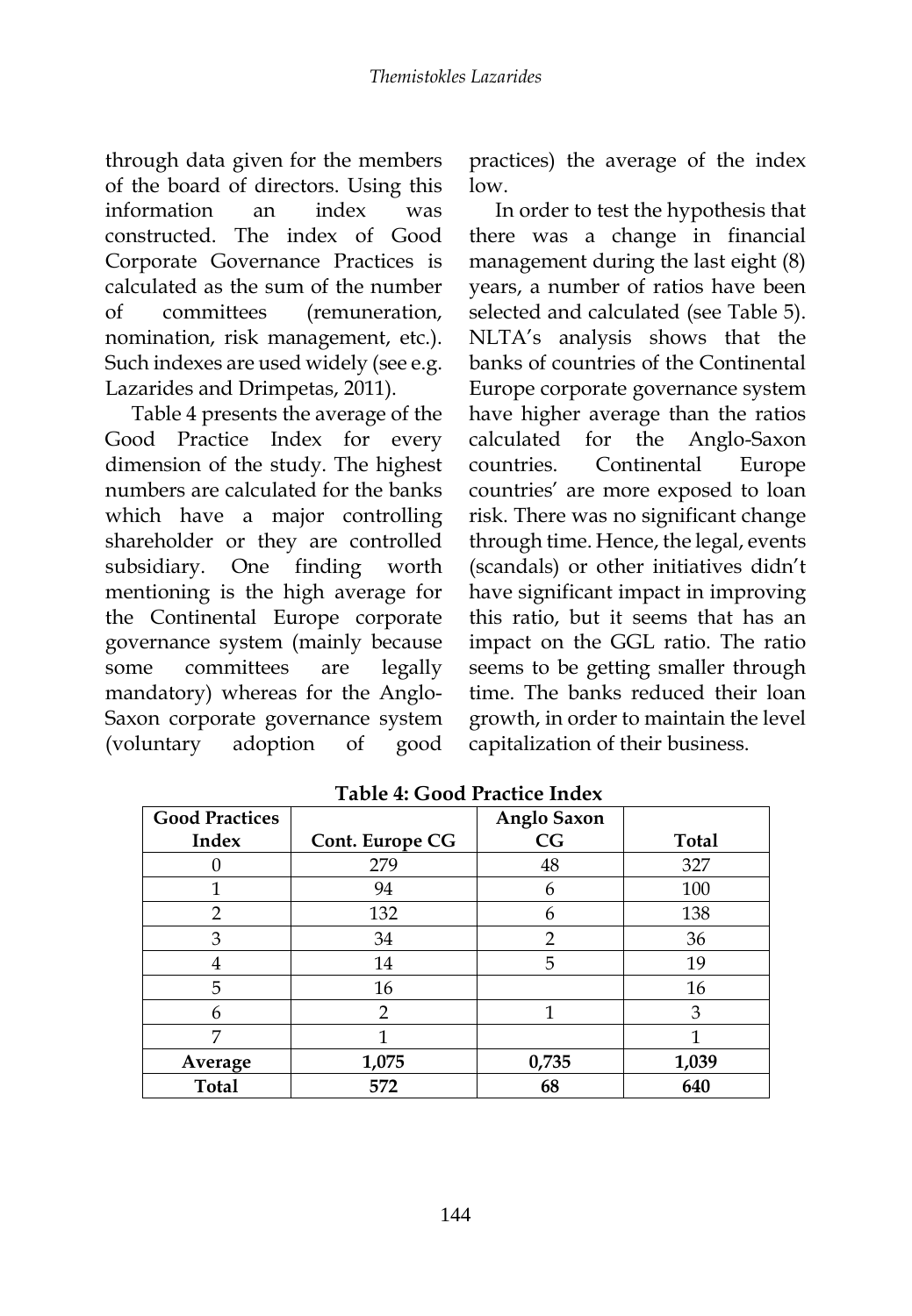The ratio ETA (Equity / Total Assets) in the Anglo-Saxon, South and PIGS countries is significantly higher than in the ones of the Continental Europe. The central Europe's economies have lower levels of ETA. The same can be said for the ENL, Tier and TCR ratios. Banks with higher ENL, ETA, Tier and TCR ratios are considered to be better situated to handle risks (operational, credit risk) and have better capital adequacy and they have lower levels of leverage. These ratios do not appear to change significantly through time in every spatial dimension used in this paper but there are differences among the different geographical groups. (e.g. the return ratios (ROA and REP) reveal significant differences between Anglo-Saxon and Continental Europe countries (the difference may be attributed to higher leverage levels in central Europe banks)).

The recent developments of the 2008-2009 crises have created a spatial division of Europe. The financial market handles risk by trying to detect it. Fitch is one of the main ranking agencies. Table 10 and 11 depict the way that Fitch ranked and approached the European financial market. On average the PIGS banks were ranked 14 times and ranked lower than Not PIGS banks. Furthermore, Fitch focused more on the Anglo-Saxon countries banks (15,29 average times). The fact of higher count of rankings can be explained by the interest of the market participants (due to more developed and efficient markets) and their total assets (22% of the total assets of the European banking sector). Overall, the countries that have a large banking sector (in terms of assets and equity) receive better rankings (see, Table 10).

| Ratios*           | No   | <b>Not</b>  | <b>PIGS</b> | <b>North</b> | South | Cont.  | Anglo |
|-------------------|------|-------------|-------------|--------------|-------|--------|-------|
|                   |      | <b>PIGS</b> |             |              |       | Europe | Saxon |
|                   |      |             |             |              |       | CG     | CG    |
| <b>NLTA</b>       | 2833 | 60,24       | 56,82       | 54,70        | 58,88 | 57,94  | 40,99 |
| NLTA <sub>3</sub> | 2841 | 57,75       | 55,80       | 54,48        | 60,12 | 56,28  | 50,01 |
| NLTA <sub>8</sub> | 2846 | 57,53       | 55,75       | 54,85        | 58,81 | 56,30  | 48,82 |
| <b>ETA</b>        | 2848 | 10,55       | 13,86       | 10,02        | 12,91 | 10,37  | 16,86 |
| ETA <sub>3</sub>  | 2865 | 10,52       | 14.50       | 10,08        | 12,78 | 10,36  | 17,13 |
| ETA <sub>8</sub>  | 2865 | 10,50       | 14,21       | 9,85         | 13,30 | 10,35  | 16,58 |
| GGL               | 2802 | 8,48        | 1,39        | 8,74         | 6,07  | 7,96   | 9,99  |
| GGL <sub>3</sub>  | 2813 | 10,35       | 6.84        | 9.69         | 11,51 | 9.28   | 25,17 |
| GGL <sub>8</sub>  | 2815 | 13,08       | 14,30       | 12,16        | 16,07 | 12,12  | 30,69 |
| EL                | 2845 | 16,27       | 21,16       | 16,13        | 17,80 | 15,29  | 37,32 |
| EL <sub>3</sub>   | 2855 | 16.87       | 34.47       | 16.79        | 21.23 | 16,85  | 35,36 |

**Table 5: Active Banks, Ratios**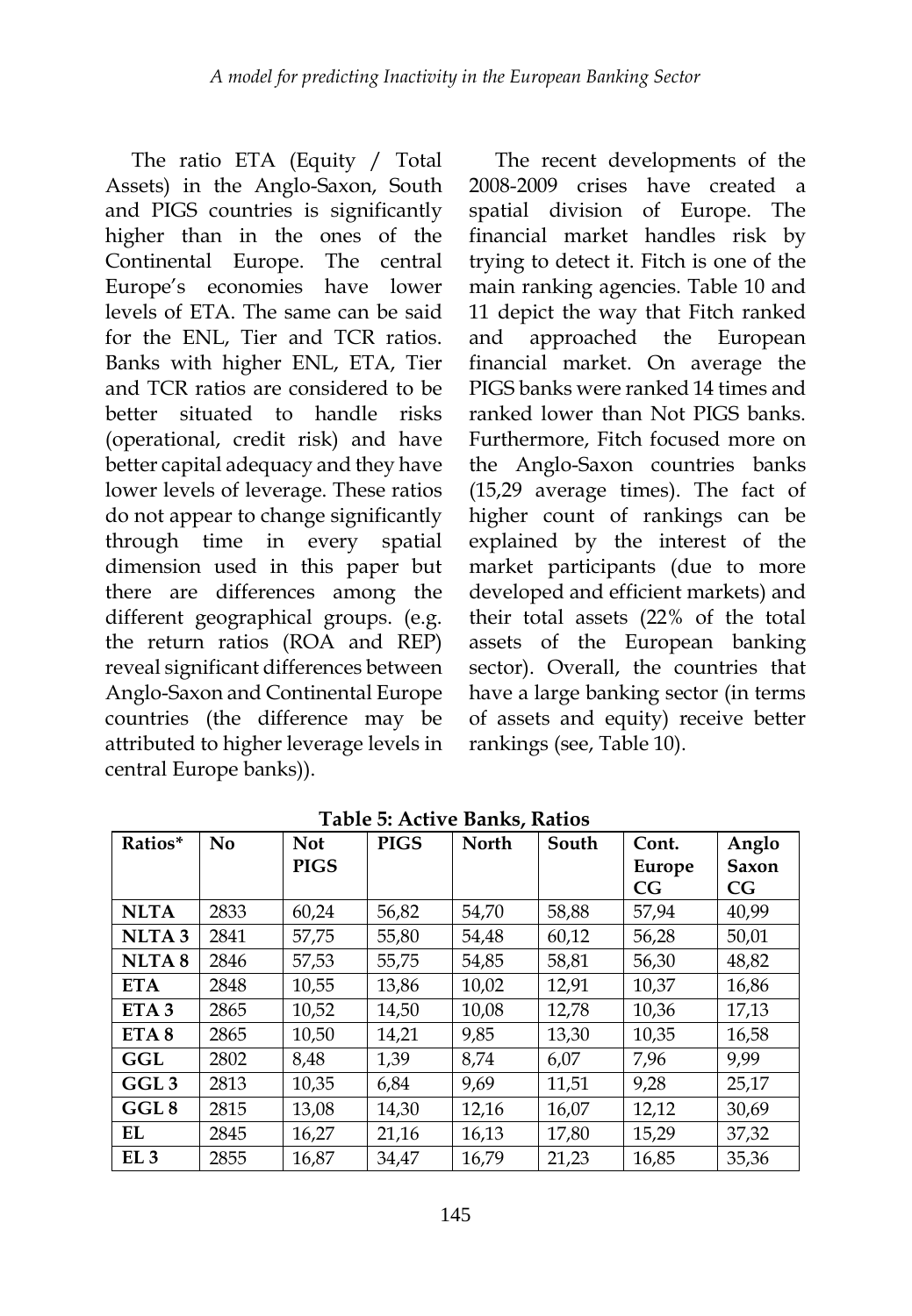| Ratios*          | N <sub>0</sub> | <b>Not</b><br><b>PIGS</b> | <b>PIGS</b> | <b>North</b> | South | Cont.<br>Europe | Anglo<br>Saxon |
|------------------|----------------|---------------------------|-------------|--------------|-------|-----------------|----------------|
|                  |                |                           |             |              |       | CG              | CG             |
| EL 8             | 2858           | 16,85                     | 31,61       | 16,57        | 21,13 | 16,55           | 36,81          |
| <b>TIER</b>      | 1231           | 15,03                     | 11,50       | 13,64        | 16,44 | 14,79           | 18,46          |
| TIER 3           | 1323           | 15,25                     | 11,63       | 13,81        | 16,77 | 15,07           | 16,02          |
| TIER 8           | 1380           | 15,46                     | 11,16       | 13,55        | 17,67 | 15,18           | 17,71          |
| <b>TCR</b>       | 1745           | 17,97                     | 15,78       | 17,83        | 18,09 | 17,70           | 24,85          |
| TCR <sub>3</sub> | 1745           | 17,77                     | 15,45       | 17,37        | 18,42 | 17,53           | 23,16          |
| TCR <sub>8</sub> | 1747           | 17,93                     | 15,20       | 17,27        | 19,22 | 17,59           | 23,56          |
| <b>ENL</b>       | 2781           | 26,45                     | 38,14       | 27,43        | 26,24 | 25,35           | 59,57          |
| ENL <sub>3</sub> | 2833           | 29,36                     | 45,01       | 17,51        | 25,09 | 27,74           | 74,02          |
| ENL <sub>8</sub> | 2838           | 29,86                     | 40,86       | 16,63        | 26,08 | 28,29           | 68,78          |
| <b>ROA</b>       | 2867           | 0,22                      | $-0,10$     | 0,27         | 0,01  | 0,23            | $-0,23$        |
| ROA3             | 2873           | 0,27                      | 0,01        | 0,20         | 0,19  | 0,22            | $-0,14$        |
| ROA <sub>8</sub> | 2872           | 0,34                      | 0,35        | 0,31         | 0,43  | 0,37            | $-0,02$        |
| REP <sup>2</sup> | 2867           | 1,06                      | 1,04        | 1,13         | 0,88  | 1,09            | 0,69           |
| REP <sub>3</sub> | 2872           | 1,04                      | 1,04        | 1,07         | 0,93  | 1,05            | 0,74           |
| REP <sub>8</sub> | 2872           | 1,08                      | 1,14        | 1,09         | 1,08  | 1,11            | 0,69           |

\* NLTA = Net loans / Total Assets, ETA = Equity / Total Assets, GGL = Growth of Gross Loans, EL = Equity / Liabilities, TCR = Total Capital Ratio, ENL = Equity / Net Loans, ROA = Return on Assets, REP = Recurring Earnings Power. The number 3 indicates that it is the average of three years and the number 8 that it is the average of eight years.

## **3. Data, variables and empirical approach**

The data used for the empirical analysis cover the period from 2004 to 2011, is focused on the twenty seven (27) European Union countries and only commercial and cooperative banks. The total number of banks, initially, collected from Bankscope were 4.573. After the analysis of outliers the sample was reduced to 4.536 banks (2.873 active and 1.663 inactive). In order to create a more homogenous and usable sample, the

1

initial data were filtered and new ratios were calculated. The final data is comprised of 640 banks. The selection criteria were: a) size of assets (more than 2 billion Euros) and b) the ratio of Equity to Total Assets is higher than 10%.

The dependent variable (inactivity) is binary and (1 if the bank is inactive and 0 if the bank is active). A large number of independent variables have been used. More than four metrics of performance (e.g. ROA, ROE, Operating profits,

<sup>2</sup> Recurring Earning Power: is the ratio of Profit before Taxes plus Loan Loss Provision minus Income from Associates and minus Exceptional Income to Average Assets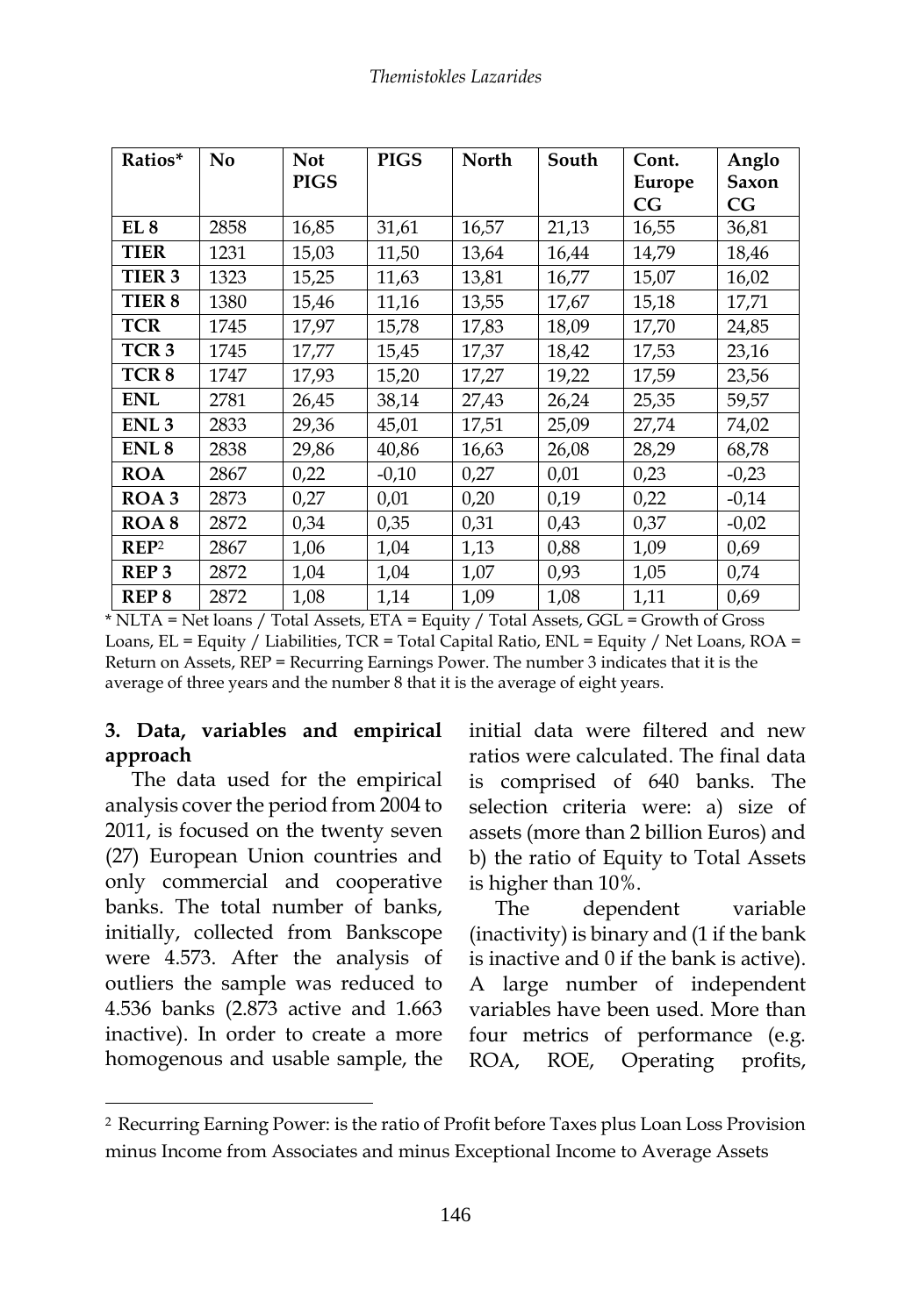dividends, etc.), size (assets, loans, growth, etc.), capital structure. Overall the number of independent variables as more than 80. It is useful to analyze the sample using the fundamental characteristics of the corporate environment.

Ownership and type of entity variable shows that the sample is not very different from the one that was described in the second section of the paper (see, Table 6). 187 inactive banks were found and the majority of them are Single location banks. The majority of inactivity is caused by M&As. A small number is caused from liquidation and bankruptcy (see, Table 7).

| Entity          | $GUO^*$ | Single  | Branch   | Indepen- | Controlle | Un-   | <b>Total</b> |
|-----------------|---------|---------|----------|----------|-----------|-------|--------------|
| type            |         | locatio | location | dent     |           | known |              |
|                 |         | n       | S        | companie | subsidiar |       |              |
|                 |         |         |          | S        |           |       |              |
| Active          | 58      | 18      | 16       | 10       | 351       |       | 453          |
| <b>Inactive</b> | 3       | 159     |          |          | 11        | 10    | 187          |
| <b>Total</b>    | 61      | 177     | 16       | 14       | 362       | 10    | 640          |

**Table 6: Sample – Entity type**

**Table 7: Sample – Status**

| <b>Status</b> | Active, no longer<br>with accounts on | Dissolved,<br>1n | <b>Dissolved</b><br>(merger) | <b>Bankruptcy</b> | <b>Total</b> |
|---------------|---------------------------------------|------------------|------------------------------|-------------------|--------------|
|               | <b>Bankscope</b>                      | liquidation      |                              |                   |              |
| Active        | 450                                   |                  |                              |                   | 453          |
| Inactive      |                                       | 29               | 156                          |                   | 187          |
| <b>Total</b>  | 450                                   | 32               | 156                          |                   | 640          |

A Good Practice Corporate Governance Index is calculated. The calculation of the index is based on the reported good practices of corporate governance (i.e. duality of roles, audit committee, etc.). The index is the sum of the number of the good practices that were reported.

Table 8 shows that majority of the banks involved in a M&A applies none of the good practices. This is an indication that the corporate governance system is weak and perhaps is the underlining factor of the M&A.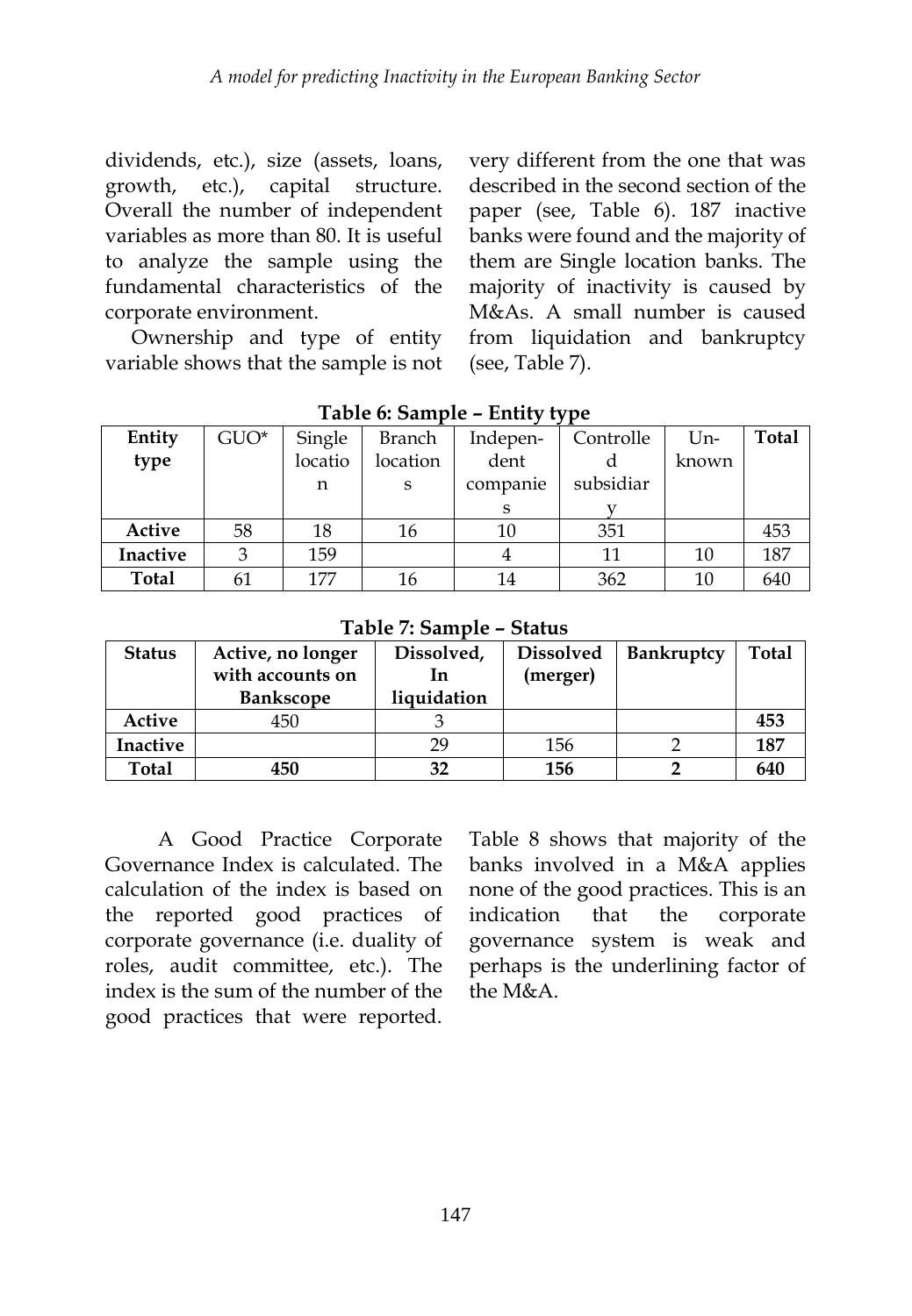| Good           | Active | Dissolved, In | <b>Dissolved</b> | <b>Bankruptcy</b> | <b>Total</b> |
|----------------|--------|---------------|------------------|-------------------|--------------|
| Corporate      |        | liquidation   | (merger)         |                   |              |
| Governance     |        |               |                  |                   |              |
| Index          |        |               |                  |                   |              |
| 0              | 157    | 27            | 142              | 1                 | 327          |
| 1              | 91     | 4             | 5                |                   | 100          |
| $\overline{2}$ | 128    | 1             | 8                |                   | 138          |
| 3              | 36     |               |                  |                   | 36           |
| 4              | 19     |               |                  |                   | 19           |
| 5              | 15     |               |                  |                   | 16           |
| 6              | 3      |               |                  |                   | 3            |
| 7              |        |               |                  |                   | 1            |
| <b>Total</b>   | 450    | 32            | 156              |                   | 640          |

**Table 8: Sample – Good Corporate Governance Index by Status**

The best performance of the index is observed for the controlled subsidiaries (see, Table 9) and the GUO banks. Banks that are more

universal or are less ownership concentrated tend to implement a larger number of good practices.

**Table 9: Sample – Good Corporate Governance Index by Entity type** 

| Good           | GU       | Single   | <b>Branch</b> | $\mathbf{v}$<br>Indep | <b>Controll</b> | $Un-$    | Tota         |
|----------------|----------|----------|---------------|-----------------------|-----------------|----------|--------------|
| Corporate      | O        | locatio  | location      | en-                   | ed              | know     |              |
| Governanc      |          | n        | S             | dent                  | subsidi         | n        |              |
| e Index        |          |          |               | compa                 | ary             |          |              |
|                |          |          |               | nies                  |                 |          |              |
| $\theta$       | 17       | 162      | 13            | 7                     | 119             | 9        | 327          |
| 1              | 7        | 6        | $\mathbf{1}$  | 2                     | 83              | 1        | 100          |
| $\overline{2}$ | 21       | 8        | $\theta$      | 3                     | 106             | $\Omega$ | 138          |
| 3              | 8        | $\theta$ | $\theta$      | $\overline{2}$        | 26              | $\Omega$ | 36           |
| $\overline{4}$ | 3        | $\Omega$ | $\Omega$      | $\Omega$              | 16              | $\Omega$ | 19           |
| 5              | 5        | 1        | $\mathbf{1}$  | $\theta$              | 9               | $\theta$ | 16           |
| 6              | $\theta$ | $\Omega$ | $\Omega$      | $\theta$              | 3               | $\Omega$ | 3            |
| 7              | 0        | $\Omega$ | 1             | $\Omega$              | $\Omega$        | $\Omega$ | $\mathbf{1}$ |
| <b>Total</b>   | 61       | 177      | 16            | 14                    | 362             | 10       | 640          |

The two corporate governance systems of Europe's banks show different ratio of inactivity. In the Continental Europe system the ratio is 30,6%, while in the Anglo-Saxon

system the ratio is almost half (17,6%). This finding is consistent with the hypothesis that the banking sector in Europe has gone through a M&A wave.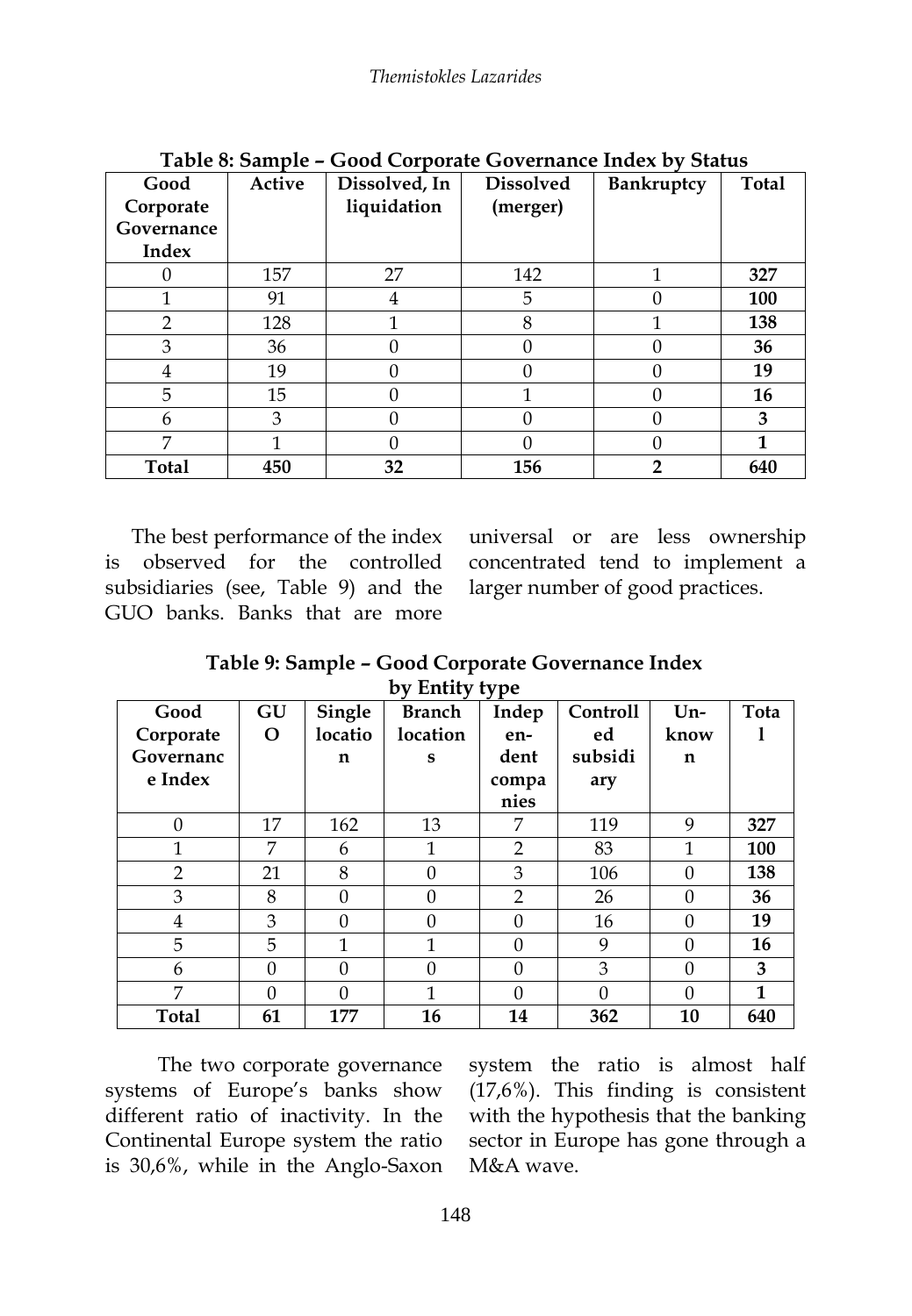|                 | Table To. Salilpic – Illactivity by corporate governance system<br>Continental<br>Europe | Anglo-Saxon | Total |
|-----------------|------------------------------------------------------------------------------------------|-------------|-------|
| Active          | 397 (69.4%)                                                                              | 56 (82,4%)  | 453   |
| <b>Inactive</b> | 175 (30,6%)                                                                              | 12 (17.6%)  | 187   |
| Total           | 572                                                                                      | 68          | 640   |

**Table 10: Sample – Inactivity by corporate governance system**

#### **4. Methodology**

A probit model is used to achieve two things. The first is to identify the factors that affect inactivity and the second is to create a model that predicts inactivity.

There are a great number of factors that have to be taken into account (seven). The evaluation of the system is even more complex because there are policy, regulating factors or events that there is not precedence. Furthermore the system has to provide a way to be tested and test the hypothesis and provisions of the model.

Table 11 shows the possible outcomes of the system – model. The first and most comprehensible criteria are the Type I, Type II and T total errors. MType I is the ratio of missing signals (i.e. when no early warning signal was issued despite a crisis occurred or else False Positive (FP)) to the number of periods when a signal should have been issued, while Type II is the ratio of wrong signals (i.e. when a signal was issued while no crisis occurred or else True Negative (TN)) to the number of periods when no signal should have been issued. T total is the sum of Type I and Type II errors.

|                     | <b>Predicted Class</b> |                      |
|---------------------|------------------------|----------------------|
|                     |                        |                      |
|                     | False Negative (0, 0)  | True Negative (0, 1) |
| <b>Actual Class</b> | False Positive (1, 0)  | True Positive (1, 1) |

**Table 11: Possible Outcomes**

The value of these regressions is their ability to create a table of predictability. All of these metrics are informative, but in different ways. For example, the overall percentage quickly summarizes the success of a predictive method in a global sense. However, when there is an extreme

imbalance between the two kinds of events being classified, then it is easy to formulate a useless rule with a very high overall percentage – just predict that every event will be the more frequent type. Overall percentage mostly measures success in classifying the more frequent event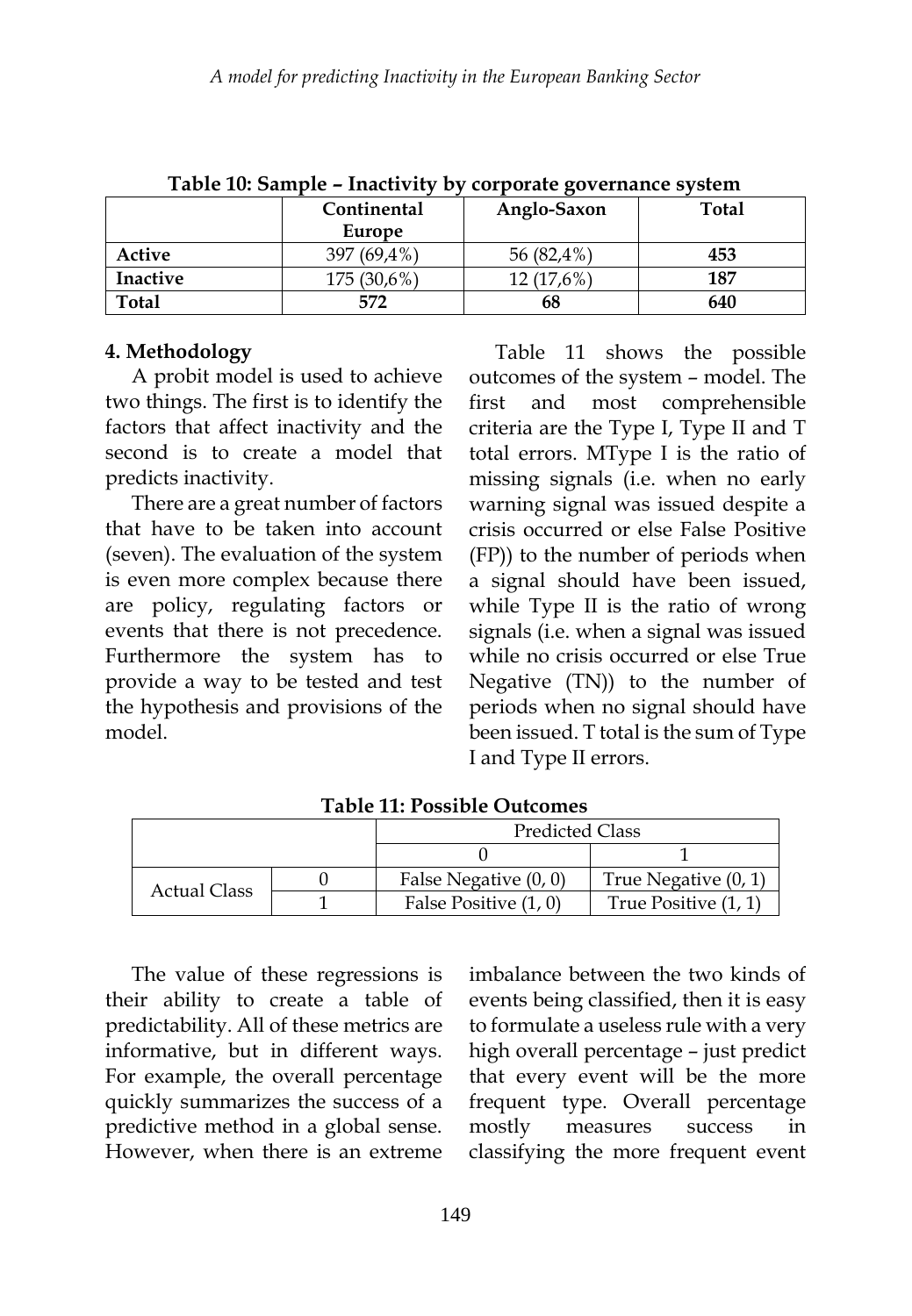type. A method can have very poor predictive success with the low frequency event and still score very highly on overall percentage. Sensitivity addresses success in classifying the event type (crisis) that is probably of most interest to the decision-maker: What proportion of crises are correctly predicted? A tradeoff between success with crises and success with non-crises is necessary. Specificity measures success at predicting non-crises. Sensitivity and specificity are useful tools for the development of a prediction rule. In the development phase, one tests a potential rule on events whose true binary classification is known and assesses how many of each type are correctly classified. A good potential rule should have high success rate in each type. However, it is possible for a predictive rule to have both high sensitivity and high sensitivity and yet be poor at prediction. This seemingly paradoxical situation occurs when there is an extreme imbalance between the two types of events and the potential rule generates a large number of false positives (C). The sensitivity and specificity metrics are supplemented with TPR and TNR, which measure the proportion of predictions that are correct. Indeed, many policymakers may be interested only in the success rate of their predictions. If so, then TPR and TNR are of primary importance. Sensitivity and

specificity are retrospective and developmental measures; TPR and TNR are potentially prospective and applicational.

The task to extract signals from indicators can be done by using probit – logit analysis transforms the variable into crisis probabilities (eg. Demirguc Kunt and Detragiache, 1998).

In a discrete choice model, a binary classification set-up first maps various explanatory variables into the probability of a systemic banking crisis, i.e. either a probit or a logit mapping function transforms the variables into a continuous indicator variable between 0 and 1. This indicates the crises or inactivity probability. If the probability exceeds a specified threshold, a signal is issued. A discrete choice model can include one or several indicator variables at a time. While in the case of the multivariate signalling approach a joint condition needs to be fulfilled for a crisis to be signaled (e.g. all indicator variables breaching a specific threshold), in a multivariate discrete choice model each variable included reflects the marginal contribution of that variable. All variables then jointly determine a continuous crisis probability which, when exceeding a specific (optimised) threshold, signals a crisis. **5. Empirical results**

A number or regressions have been attempted in order to find a suitable early warning system of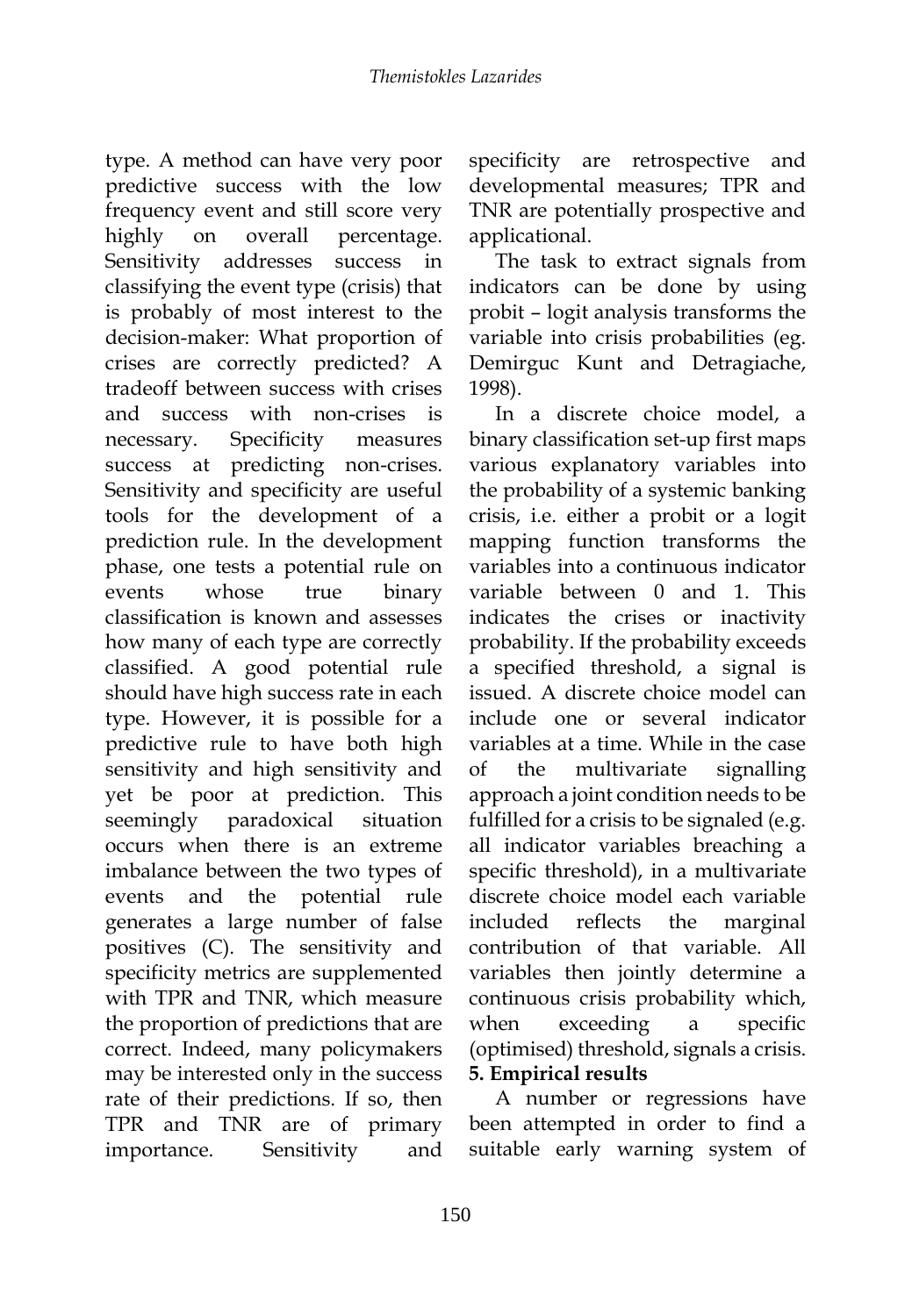inactivity. These regressions are seeking to find the indicators of inactivity. Three main inactivity causes are examined. The first one is generic and covers the total number of causes, the second examines the indicators for the dissolved or in liquidation banks and the third the main reason – cause, which is the M&As.

In all regressions an indicator of size, performance, ownership, capital structure and corporate governance. Each and every one of these indicators have been identified as compatible with the theories of crises, inactivity and bank failure.

The results of the regressions for all causes or phenomena of inactivity has an overall predictive rate of 88,1%. Alternatively, a different measure of performance has been used (Net Income - Cash Dividends/ Total Equity, Nicdte). This model even though it has high overall predictability, the independent variables (Nicdte) is not statistical important. An alternative for the performance indicator (ROA and ROE) is used to compensate for this problem. The model with ROA has the same predictability, but the performance variable is not statistical important as well. ROE seems to be a better performance indicator (see, Tables 12 and 13).

| <b>METHOD</b> |          | Optimal   Overall% | Sensitivity | $PPV =$   | Specificity | $NPV =$   |
|---------------|----------|--------------------|-------------|-----------|-------------|-----------|
|               | Error    |                    | $=$ TPR     | Precision | $=$ TNR $=$ | Precision |
|               | Criterio |                    | $=1-P(Type$ | Positive  | $1-P(Type$  | Negative  |
|               | n        |                    | I error)    |           | II error)   |           |
| Probit        | 0,257    | 88,1               | 83,2        | 76,2      | 90,0        | 93,3      |
| regressio     |          |                    |             |           |             |           |
| n             |          |                    |             |           |             |           |

**Table 12: Regression results**

Optimal Error Criterion [w  $FP+(1-w)$   $FN$ ]/TP, with w=0.5. Overall% is the overall success rate =  $100 \text{ (TP+TN)} / \text{TP+FP+FN+TN}$ . Sensitivity =  $TPR = 1-P(Type I error) = 100 TP/(TP+FN)$ Specificity =  $TNR = 1-P(Type II error) = 100 \cdot TN/(FP+TN)$ PPV (positive predictive value) =  $100 \text{ TP}/(\text{TP+FP})$  = precision positive NPV (negative predictive value) = 100·TN/(TN+FN) = precision negative

| Table 19. Regiession Ficantions |              |              |              |  |
|---------------------------------|--------------|--------------|--------------|--|
| Predictor                       | Probit       | Logit        | <b>OLS</b>   |  |
| GoodPractIndex                  | $-0.5837***$ | $-1,1769***$ | $-0.1006***$ |  |
| Entity_type                     | $-0.4937***$ | $-0.8712***$ | $-0.1340***$ |  |
| Et                              | $-0.0368*$   | $-0.0684***$ | $-0.0073***$ |  |

### **Table 13: Regression Predictors**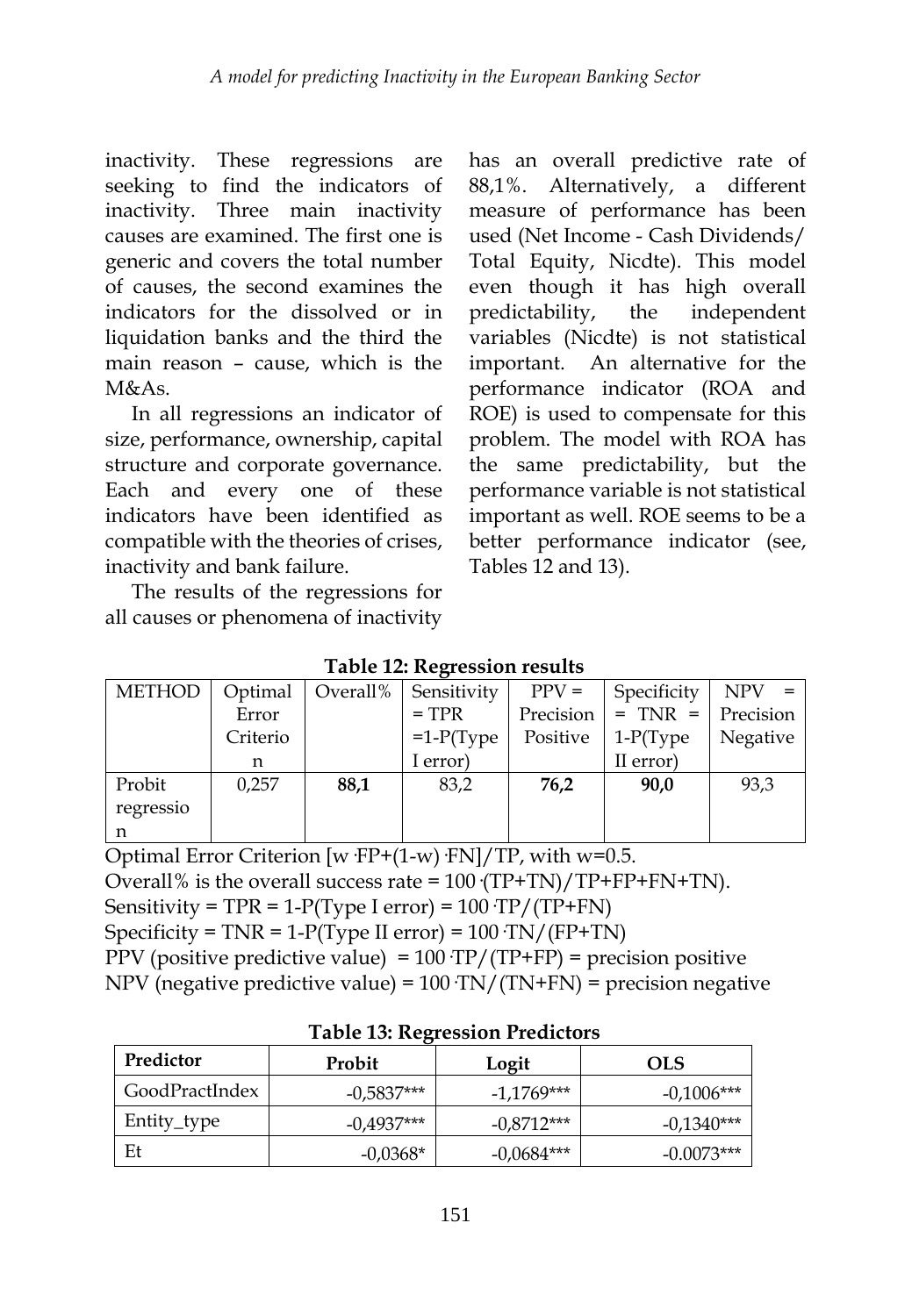| Predictor | Probit      | Logit      | OLS         |
|-----------|-------------|------------|-------------|
| Roe       | $0.0114***$ | $0.0210**$ | $0,0011**$  |
| Constant  | $6722***$   | 2,9911***  | $0.9396***$ |

\* p<0.05; \*\* p<0.01; \*\*\* p<0.001

### **6. Discussion – Conclusions**

Bankruptcy has been found to be a phenomenon that doesn't happen often. On the contrary, M&As and liquidation are the main inactivity phenomena. In all other events or causes (total causes, in liquidation, M&As), all groups of indicators (performance, size, ownership, corporate governance) except two (capital adequacy or capital structure and growth) are statistical important. This finding is very important because it shows that emphasis is given on more dynamic indicators (performance and size), corporate governance and ownership.

Capital adequacy and solvency didn't improve, despite the alarming events that took place during the last 10-12 years. Banks have become more restrained in their credit expansion (probably because they were obliged to do so, due to stricter regulation). There are no evidence of financial development or the possibility of reaching the previous levels of profitability and activity (see for example the GGL and ROA ratio).

Especially, the last two groups of indicators that are statistical important (ownership, corporate

governance) can be seen as opportunity indicators sue to the fact that the predicted sign is negative. Hence, higher number of corporate governance good practices applied and as ownership concentration is higher or the bank is a subsidiary or independent, the probability of inactivity is smaller. On the contrary, as size and performance gets bigger and better, so does the probability to be a merge target.

Overall, the model has a good predictability ratio and can be used to predict inactivity. The signs of the independent variables are in line with the main stream theories. Hence, the negative signs of corporate governance index (Black et al., 2006; Brown, 2005; ISS, 2005; Standard & Poor's, 2002; Bebchuk et al., 2004; Becht, 1999, the size variable (Et) and ownership status) are consistent with the theory that these factors are factors that play a negative role in implementing strategies of M&As or in creating a more stable and solvent financial environment. The fact that the sign of ROE is positive is due to the fact that high ROE can be seen as an incentive for a M&E.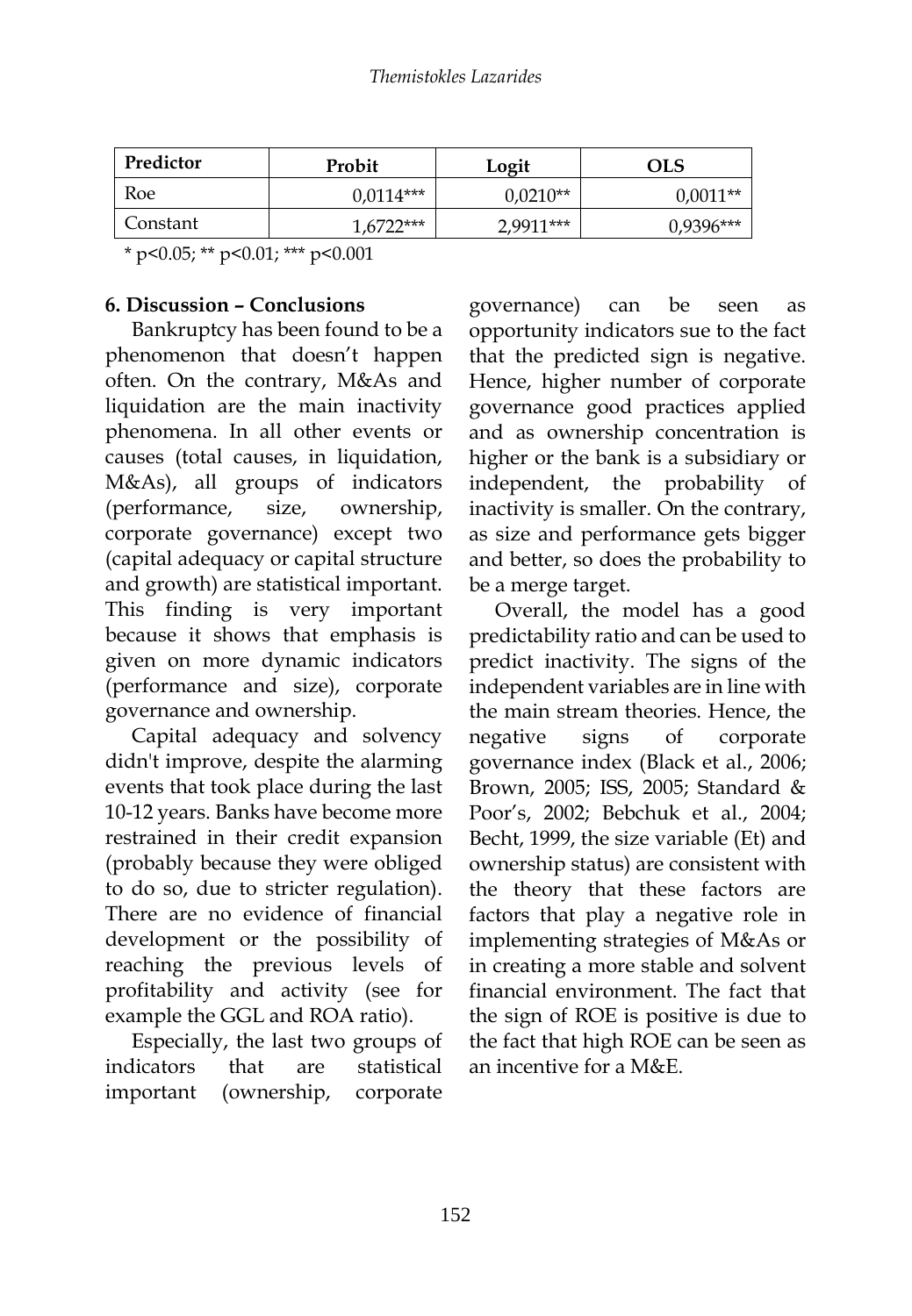**Acknowledgment:** This research has been co-financed by the European Union (European Social Fund – ESF) and Greek national funds through the Operational Program "Education and Lifelong Learning" of the National Strategic Reference Framework (NSRF) ‐ Research Funding Program: THALES. Investing in knowledge society through the European Social Fund.



### **References**

Bebchuk, L., Cohen, A., and Ferrell, A., 2004, 'What matters' corporate governance?., Working paper, Harvard Law School, John M. Olin Center Discussion Paper No. 491; Review of Financial Studies,

http://ssrn.com/abstract=593423 or DOI: 10.2139/ssrn.593423

- Becht, M., 1999, 'European corporate governance: Trading off liquidity against control', *European Economic Review*, 43, pp. 1071-1083.
- Black, B., Jang, H. and Kim, W., 2006, 'Does Corporate Governance Affect Firms' Market Values? Evidence from Korea', *Journal of Law, Economics and Organisation*, 22, 2, pp. 366–413.
- Brau, J., Dahl, D., Zhang, H., & Zhou, M., 2014, 'Regulatory reforms and convergence of the banking sector: evidence from China', *Managerial Finance*, 40*,* 10, pp. 956-968.
- Brown, M.S., 2005, 'The Ratings

Game: Corporate Governance Ratings and Why you Should Care', Katten Muchin Zavis Rosenman,

www.globalcorporategoverannce. com

- Casu, B., Girardone, C., 2010, 'Integration and efficiency convergence in EU banking markets', *Omega*, 38, 5, pp. 260- 267.
- Demirgüç-Kunt, A., Detragiache, E., 1998, 'The determinants of banking crises in developed and developing countries', *IMF Staff Papers,* 45, 1, pp. 81-109.
- European Central Bank, 2012, 'Regional Divergence in the Euro Area. Directorate of Communications, Press Division', http://www.ecb.europa.eu/press /key/date/2005/html/sp050919. en.html.
- Faccio, M., and Lang, L., 2002, 'The ultimate ownership of Western European corporations', *Journal of Financial Economics*, 65, pp. 365–